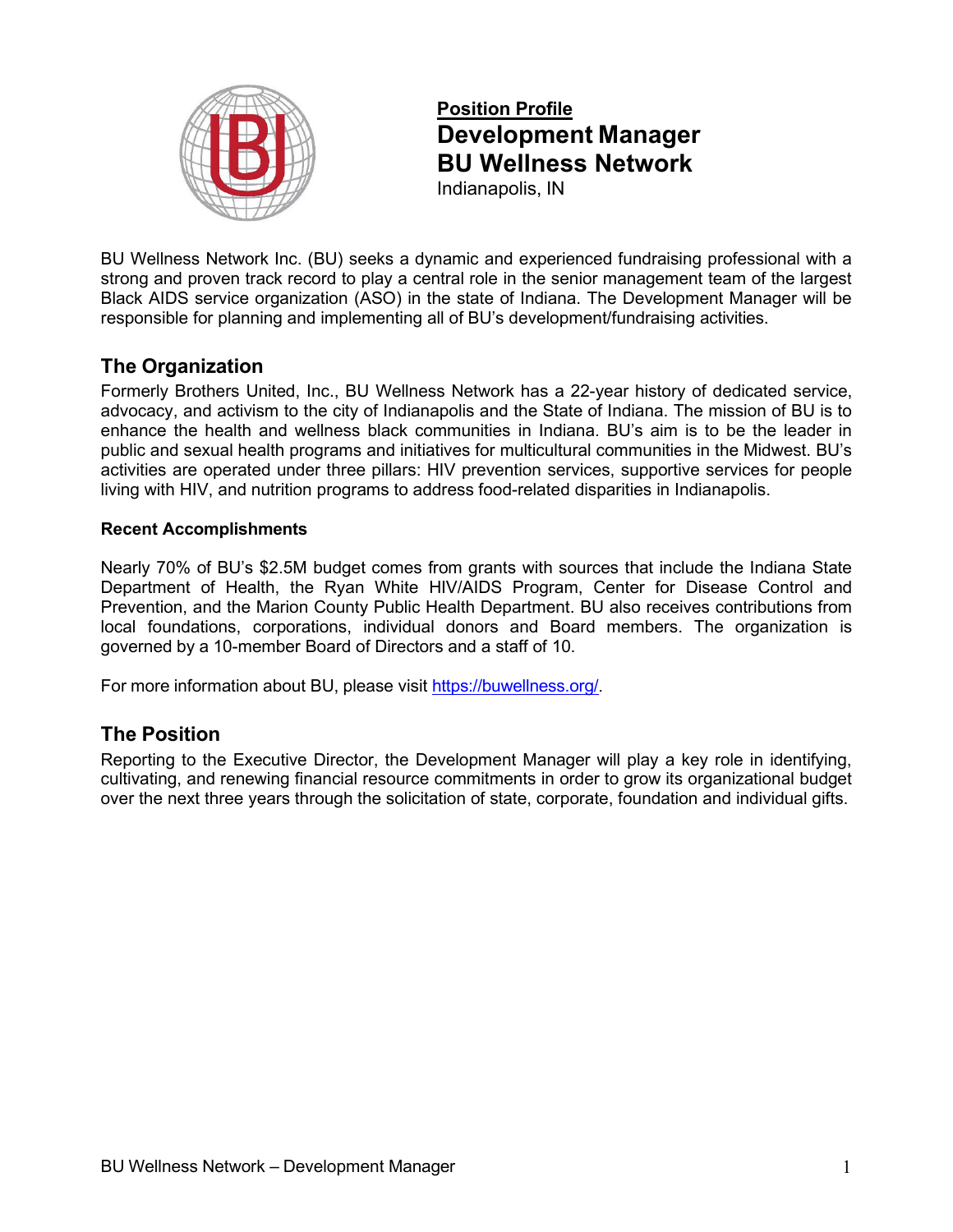## **Key Responsibilities**

The essential duties and responsibilities of the Development Manager include, but are not limited to:

- Continuing implementing and updating a comprehensive fundraising strategy in accordance with defined BU goals and objectives.
- Actively advancing the organizational giving strategy and activity plan for individual giving by finding and engaging with new donors who are passionate about health disparities that plague the black community.
- Developing and managing an active donor stewardship plan, conceived as a living document, designed to manage relationships with prospective, current, and past donors; working to ensure renewals and potential increases to annual gifts.
- Developing a portfolio of mid- and low-level donors by working collaboratively with staff and volunteers to regularly identify new donor prospects. Facilitate meetings between potential donors and BU's Executive Director and board members, allowing them to engage donors through personal interaction and more formal presentations.
- Ensuring clear and consistent communication with donors, acknowledgment of donations, prompt follow-up and appropriate donor recognition.
- Creating and managing a robust schedule of development events with assistance of staff as a means of engaging new and existing donors.
- Developing a comprehensive corporate donor strategy with accompanying policy.
- Managing the appropriate development software and technology platform and ensuring the accurate maintenance of donor records and development-related activities and information.
- Partnering with the Executive Director to prepare for Board meetings, develop strategies to leverage each Board member's individual skills, and ensure personal solicitation of each Board member to attract leadership contributions and 100% participation. Attend Board meetings and prepare presentations to inform the Board of Directors.
- Developing comprehensive communications protocol for BU Wellness staff relative to development and fundraising activities, ensuring consistent messaging and branding relative to the mission and vision of the organization.
- Handling the administrative development details, such as: schedule meetings, data entry, send cultivation letters out on time and follow up on proposals. Assist with operations work, as needed.
- Overseeing, improving, and evolving the execution and tracking of all funding proposals/applications to individual, foundation, corporate, and governmental grant makers.

#### **Skills and Attributes**

Highly qualified candidates will bring a variety of experiences and attributes including:

- Minimum three years of professional experience in nonprofit fundraising, business development or a related field.
- High energy, entrepreneurial spirit and passion for the mission of BU Wellness Network.
- Experience in planning and managing development projects, including coordinating with departments within an organization.
- Demonstrated ability to compose and manage comprehensive grant proposals, government contracts, and corporate contracts.
- Quantifiable experience in cultivating and maintaining relationships with individual donors. Demonstrated success in making cold calls and developing solicitation strategies.
- A track record of delivering superior results, quickly building trust and relationships and assuming leadership.
- Experience with strategic communications, marketing and branding, a plus
- Savvy with technology, familiar with design, and implementation of web- and social-mediabased donor campaigns.
- Strong interpersonal skills and comfort with being part of an intimate team.

BU Wellness Network – Development Manager 2